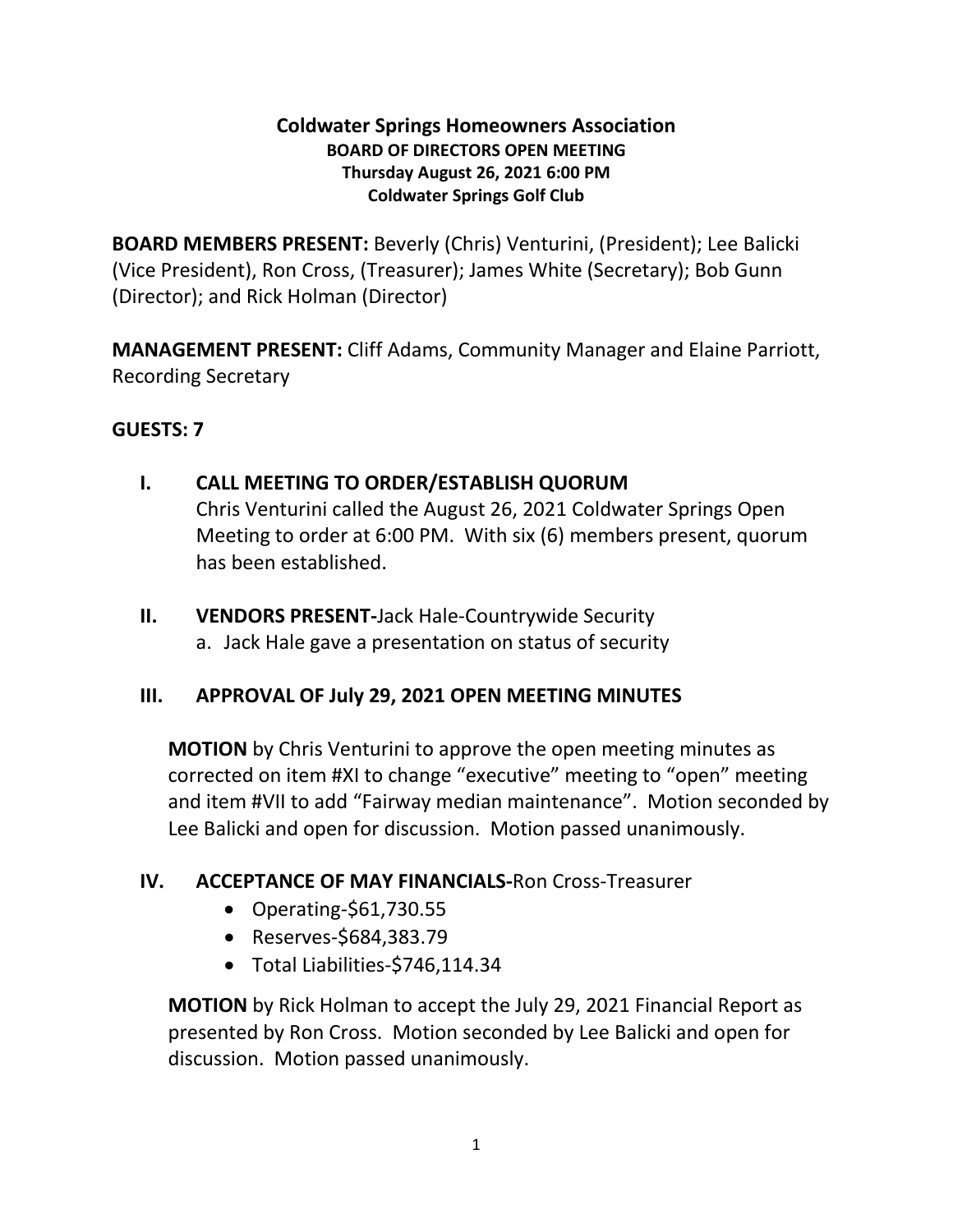# **V. OLD BUSINESS**

- Median improvements and fairway improvements-update Improvements to be started this Thursday, September 2, 2021
- Concerns for speeding around the schools- Speed Bumps Discussed needing a comprehensive study to address the speeding problem near schools.
- Shred a Thon-update Researching the best price.
- Parking Reminder Security is monitoring the parking situation.

## **VI. NEW BUSINESS**

- Caretaker Caretaker now has a new account manager.
- Food Truck Cliff Adams is gathering information on having food trucks for the Christmas Party.
- Gate repair Cliff Adams is meeting with Hernandez Ironworks to have the gate repaired.
- Fire Truck

Lee Balicki gave an update on getting a Fire Truck for the Christmas Party.

#### **VII. COMMITTEE REPORT**

- Landscape-James White Sidewalk needs to be replaced. Need to remove dead plants and old stumps
- Playground

# **VIII. REVIEW/ACTION ITEM LIST**

- City Representative to come to next meeting to address speeding in school zones.
- Food Trucks
- Gate Repair
- Fire Truck
- Repaint Curbs